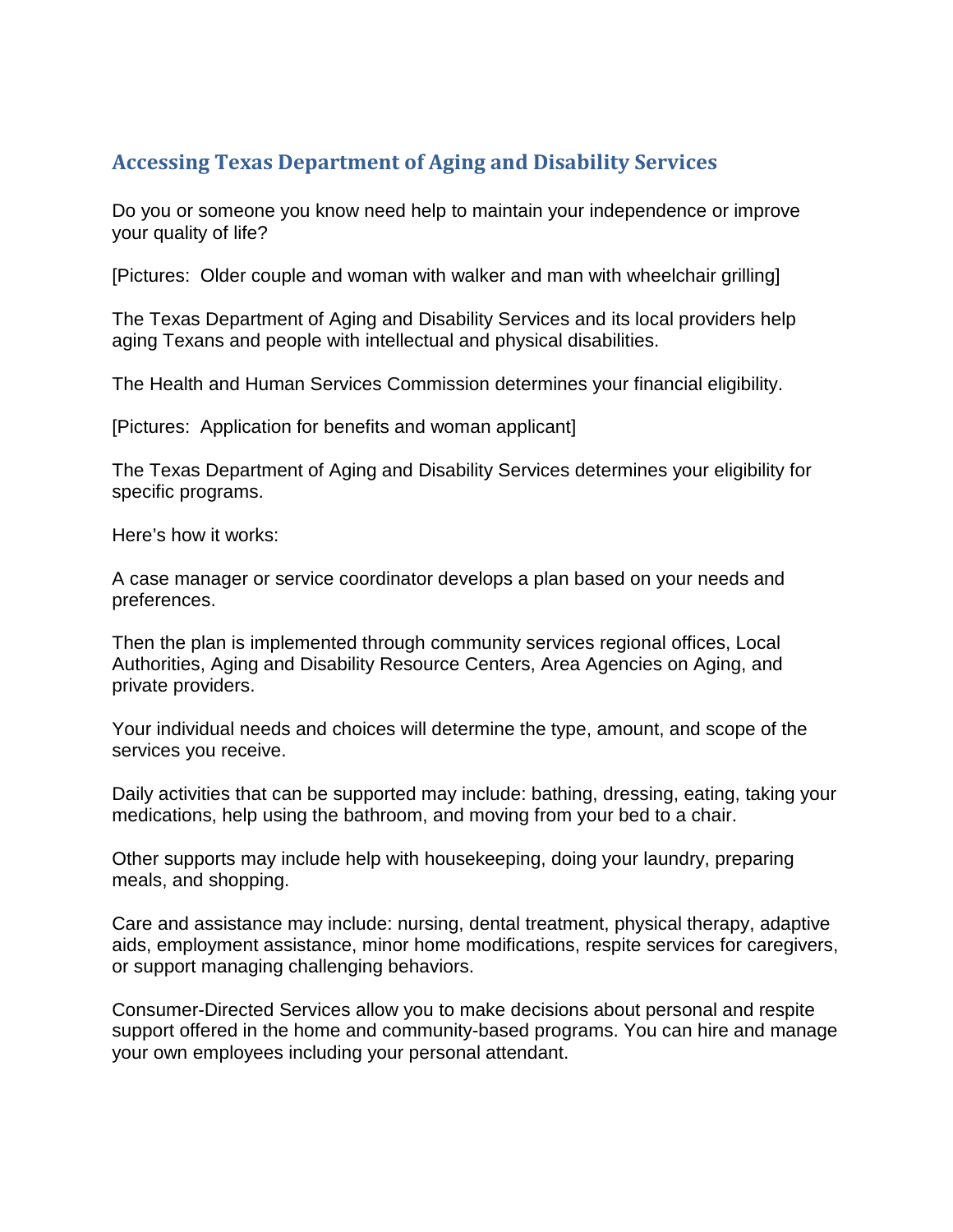[Onscreen text: Felix Briones, Jr., member, Housing and Health Services Coordination Council]

FELIX: I'll see if I can do it first but if I can't, then I'll let my attendant go ahead and take care of it. He's been working for me now for about a year and a half, two years now. And he's like about my third person here cause I'm not the easiest guy to work for sometimes. They just can't handle all the maroon.

The Texas Department of Aging and Disability Services has two broad categories of programs: Medicaid entitlement and Medicaid waiver.

One major difference is that entitlement programs don't have long lists of people waiting for services.

The Primary Home Care program provides in-home services for people who have an approved medical need. These services include accompanying you to a medical appointment, help with housekeeping chores that help you stay healthy and safe, and personal care related to your physical health.

Community Attendant Services offer similar help to people not eligible for Medicaid.

Day Activity and Health Services' facilities provide daytime assistance to people Monday through Friday, who live in the community as an alternative to living in a nursing home or other institution.

Services may include: lunch and snacks; nursing and personal care; physical rehabilitation; social, educational and recreational activities; and transportation.

The Money Follows the Person program helps persons with disabilities and aging adults transition into the community.

[Onscreen text: Craig, participant, Money Follows the Person]

CRAIG: I sat for a year and a half trying to imagine what it would be like, being on my own.

[Video: Craig walking across his apartment with the assistance of a walker]

When I got the call from Mike Martinez the first of February say that they had issued paperwork, I started getting very afraid. They're basically the connector piece between the person living in the nursing home and the setting up of a place to live. And arranging for the voucher. Making sure all those things were handled.

I moved from the nursing home to here. The moving van came and I had things in storage. And the money follows the people program provided the furniture. So I walked in and the place was furnished. My case manager from United Health Care was here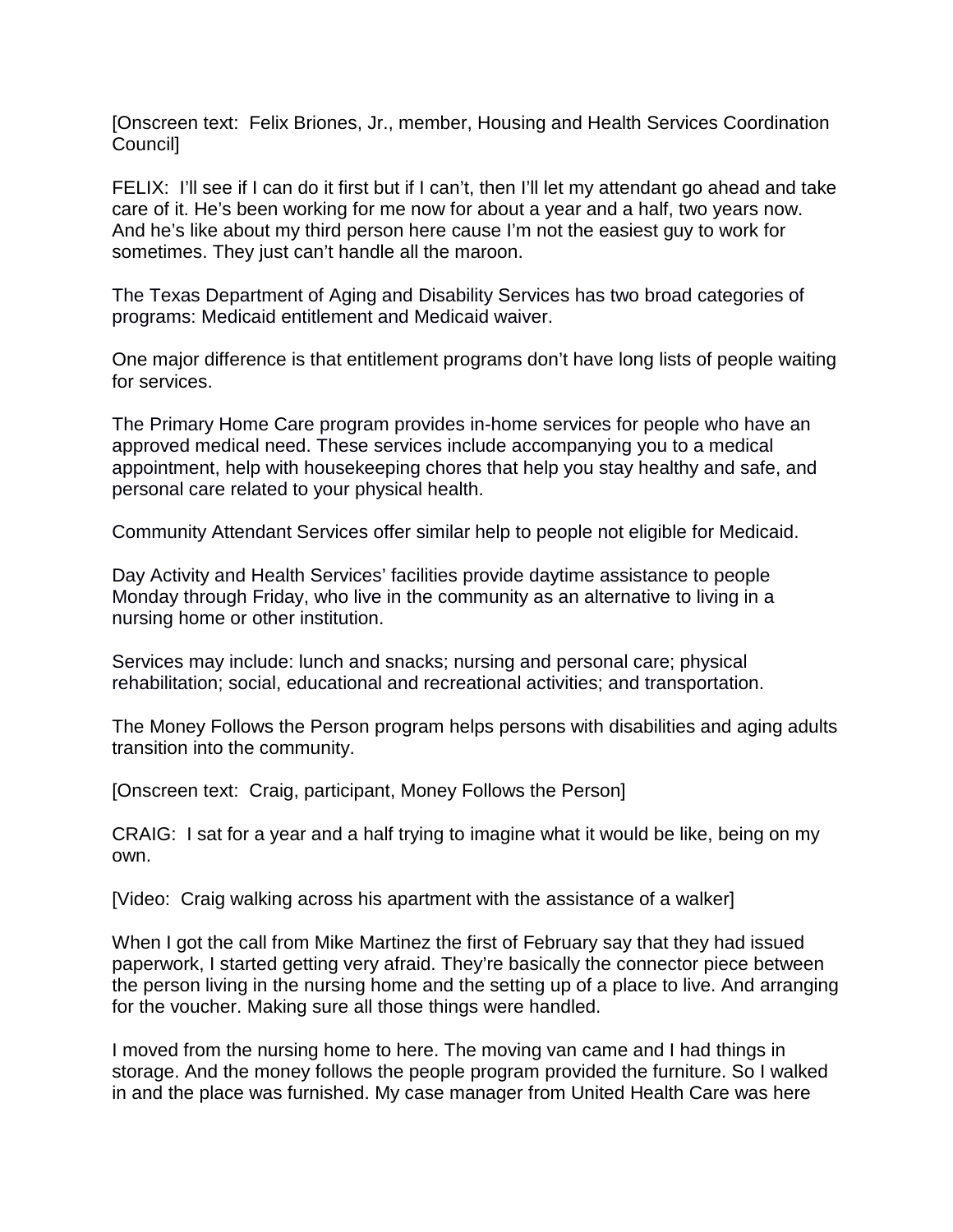putting things together. The social worker was putting things in drawers. And that afternoon the aide came out to help. And a physical therapy person came out. And it's been that way ever since.

Medicaid waiver programs provide long-term services and supports for persons with disabilities and aging Texans who live in their own or family home or in small group homes.

All of the Medicaid waiver programs have long lists of people waiting for services so it's important to have your name added to the list as soon as possible.

The Home and Community-based Services program provides comprehensive services for individuals with Intellectual and Developmental Disabilities who live in their own or family home, in a foster or companion care setting, or in a residence with no more than four others who receive similar services.

The Texas Home Living program is another program for persons with Intellectual Disabilities. However, this program only provides services for people who live in their own or family home.

The Community Living Assistance and Support Services program is for persons with a "related condition" such as Cerebral Palsy or Autism and who live in their own or family home, or with a support family.

The Deaf-Blind with Multiple Disabilities program serves individuals with deaf-blindness and one or more other disabilities who reside in small group homes or in their own or family home.

If needed, a person called an "intervener" provides a way for the individual to communicate.

The Medically Dependent Children Program encourages de-institutionalization of children living in nursing homes.

It provides supports for families caring for children and young adults who are medically dependent and living at home.

[Onscreen text: Paula Margeson, member, Housing and Health Services Coordination Council]

PAULA: You know, in the Independent Living Movement we really feel like almost no one should be institutionalized. We feel like community-based services are the best kind of services – where people get to stay in their communities and get the support and the care and the help that they need.

Paula: It's always our preference in our movement to see people live out in society.